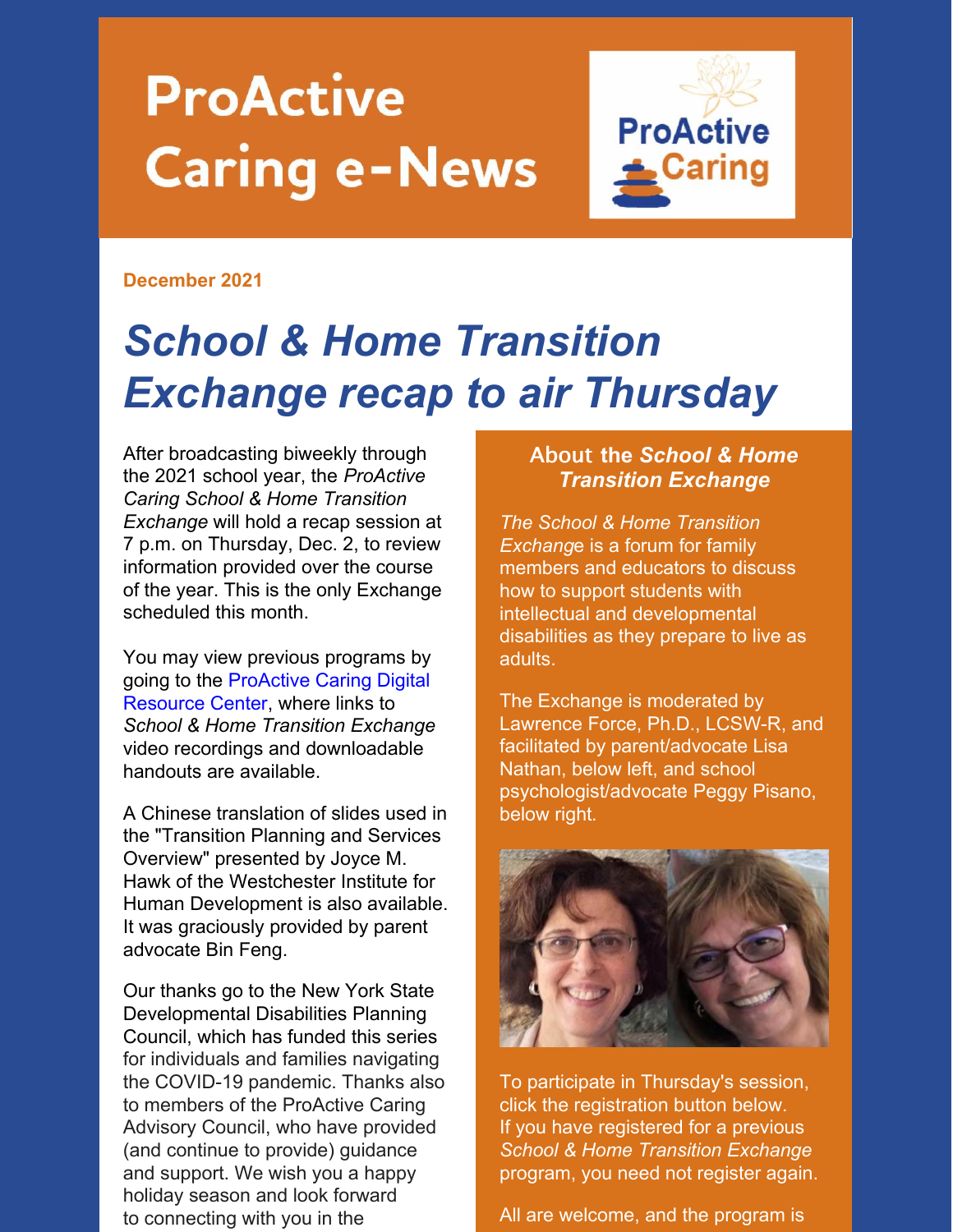**Join our [mailing](https://docs.google.com/forms/d/e/1FAIpQLSdrgt0RI-u_VgrJR_3QOyK7Rel4WZnzeq-95Ypwha73MFn0Kg/viewform) list**

**Click here to [register](https://docs.google.com/forms/d/e/1FAIpQLSfJFumZm2lmhNI7CG-xdUn8CCsN3WQp5KH6XSYygk06w4V1Nw/viewform)**

## **Exchange participants' advice for people in transition: Enjoy the journey!**

In "Voices of Self-Advocates and Carers," the*ProActive Caring School & Home Transition Exchange* held on Nov. 18, participants shared a lot of wisdom:

- *There have been times in my life when I thought that I knew what I wanted. There are times in my life when I knew that I knew what I wanted. And there are times in my life, like right now, when I have no idea what direction life is going to pull me in. The advice that I would give to anyone going through transitions: Enjoy the journey!*
- *Sometimes the journey is difficult ... but if it weren't for my struggles, I wouldn't have learned the lessons I've learned. Whatever struggle you're going through will pass. We're always transitioning.*
- *There is a famous quote: "Life is like stepping into a river. You can never step into the same place twice." As much as we want things to stay the same, they're always changing. You have to be flexible and go with the flow.*



- *Never give up! Be motivated to seek out what's out there, because supports are always changing.*
- *Our outlook is so important. It goes back to the thought loops we have in our heads. Make sure we're coming from a positive viewpoint. Change the*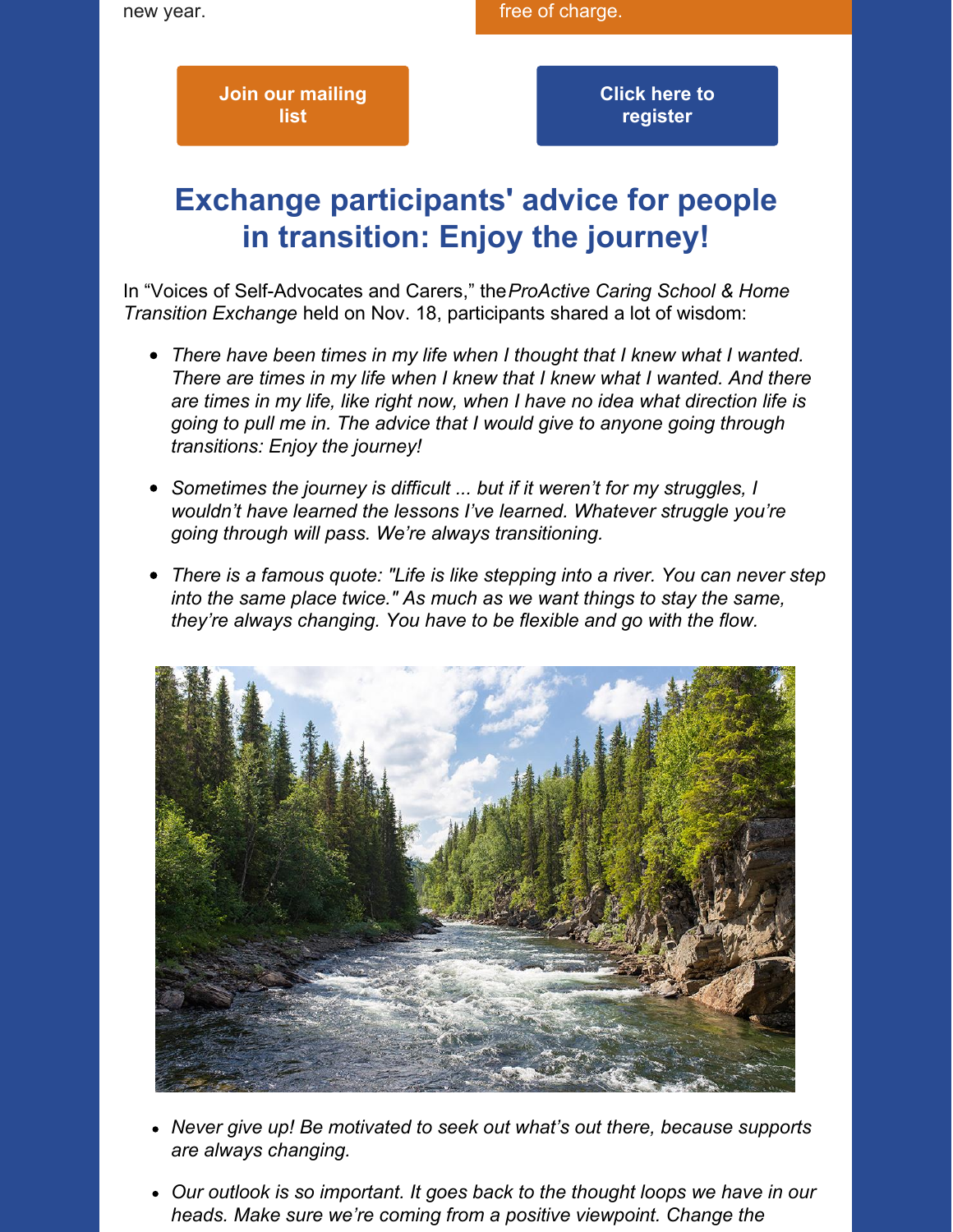*wording of our thoughts from negative to positive.*

*Seek to help others who have similar struggles. We — all of us — can make life better. No one person can do it on their own. It's important to identify partnerships, teams — people who want to work together.*

You can view a video recording ofthis [webcast](https://www.youtube.com/watch?v=qTtuYjJkBNc&list=PLDGO-PZFypRnVx5j7OKc0IahnZ-kc7rlW&index=15) in the ProActive Caring Digital Resource Center.

## **Want to help your child tackle life's next stage with less anxiety? A new booklet can help**

A new booklet, *Thinking It Through: A Parent Guide for Problem-Solving Through Transitions,* by K. Michael Hibbard, Ph.D. and Patricia Cyganovich, Ed.D., is now available in the ProActive Caring Digital Resource Center.

The booklet was developed following a webcast presentation by the authors in Week 7 of the *ProActive Caring School & Home Transition Exchange*. It aims to develop the capacity of parents and young people to apply problem-solving skills to challenges posed by the transitions people experience throughout their lives.

Using a variety of concrete examples, the first half of *Thinking It Through: A Parent Guide for Problem-Solving Through Transitions* teaches a helpful six-step process utilizing creative and critical thinking skills along with executive functioning skills to solve problems.



The second half of the text is devoted to an extended discussion of how to manage the specific challenge of finding a job.

Check it out [here](https://issuu.com/proactivecaringprogram/docs/thinking_it_through_a_parent_guide_to_problem_so)!

### **New book for educators offers strategies for developing problem-solving skills**

In addition to the*Parent Guide* described above, Drs. Hibbard and Cyganovich recently published *Thinking It Through: Coaching Students to Be Problem-Solvers*, a book designed for teachers and prospective teachers, counselors, and coaches in elementary schools, middle schools, and high schools.

Seasoned educators have long agreed it is more desirable for students to be active learners than to be the passive recipients of knowledge, and that learning how to use knowledge to solve problems is more useful than rote memorization. What this book does is provide strategies for teaching *how* to use creative and critical thinking skills to empower problem-solving.

After discussing their model of problem-solving ("The Cycle and System of Problem-Solving"), the authors identify four developmental levels and provide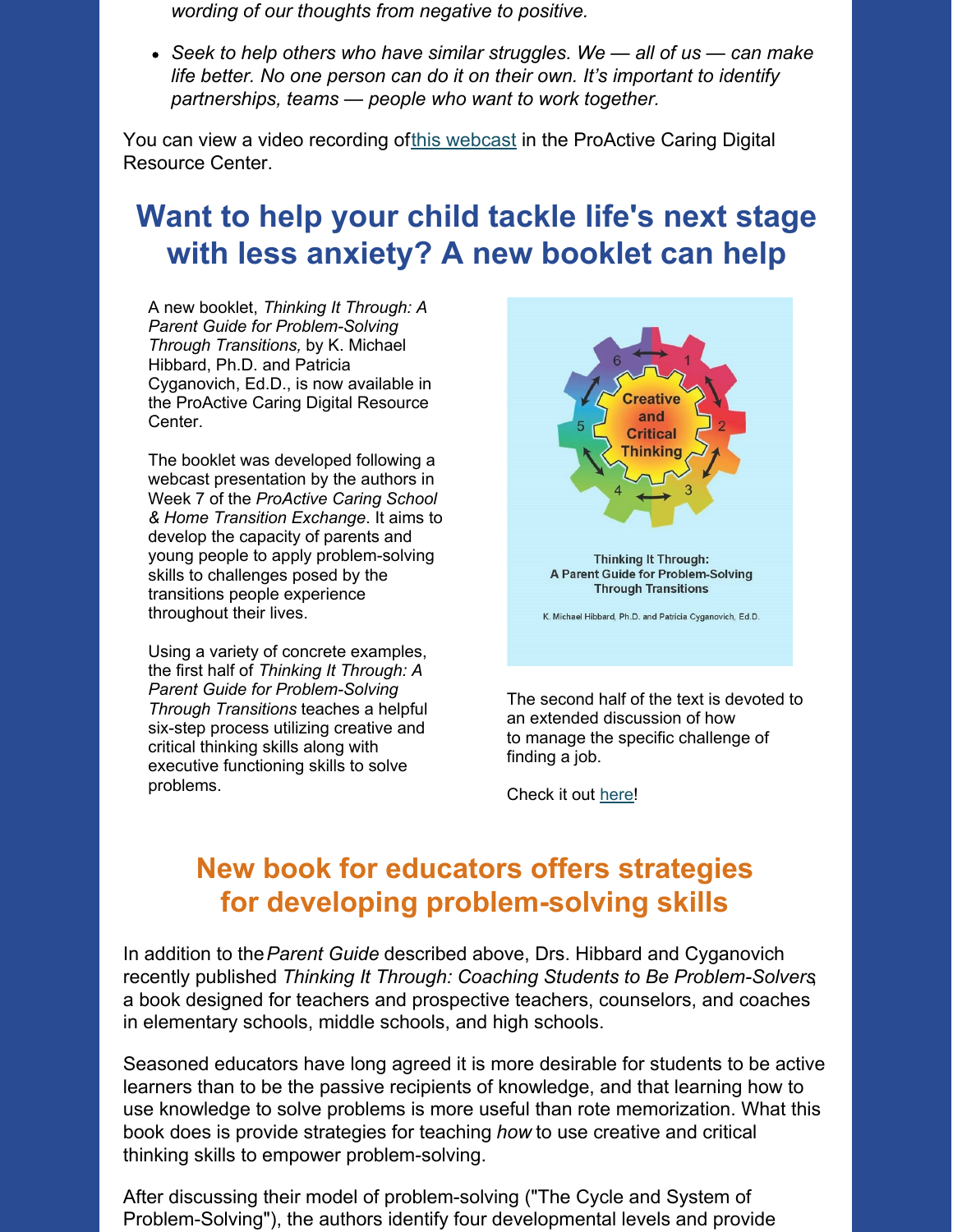detailed examples of how educators can apply problem-solving strategies to specific challenges at each level. The book concludes with resources for teaching and learning designed to support educators incorporating problem-solving in their teaching, followed by a robust bibliography.



*Thinking It Through: Coaching Students to Be Problem Solvers,* **by K. Michael Hibbard, Ph.D., and Patricia Cyganovich, Ed.D., is available from Amazon, Barnes and Noble and other vendors.**





51 Springside Ave, Poughkeepsie NY 12603 845-849-0838 www.HudsonValleyHealingCenter.com

Working to provide individuals with disabilities a full range of options & opportunities. Make an impact on public policy – **Support ACCSES TODAY!** To learn more about our mission and how to

a Champion of support visit ACCSES.ORG



**Developmental Disabilities Planning Council** 

The ProActive Caring Program is funded by a grant from the New York State Developmental Disabilities Planning Council.